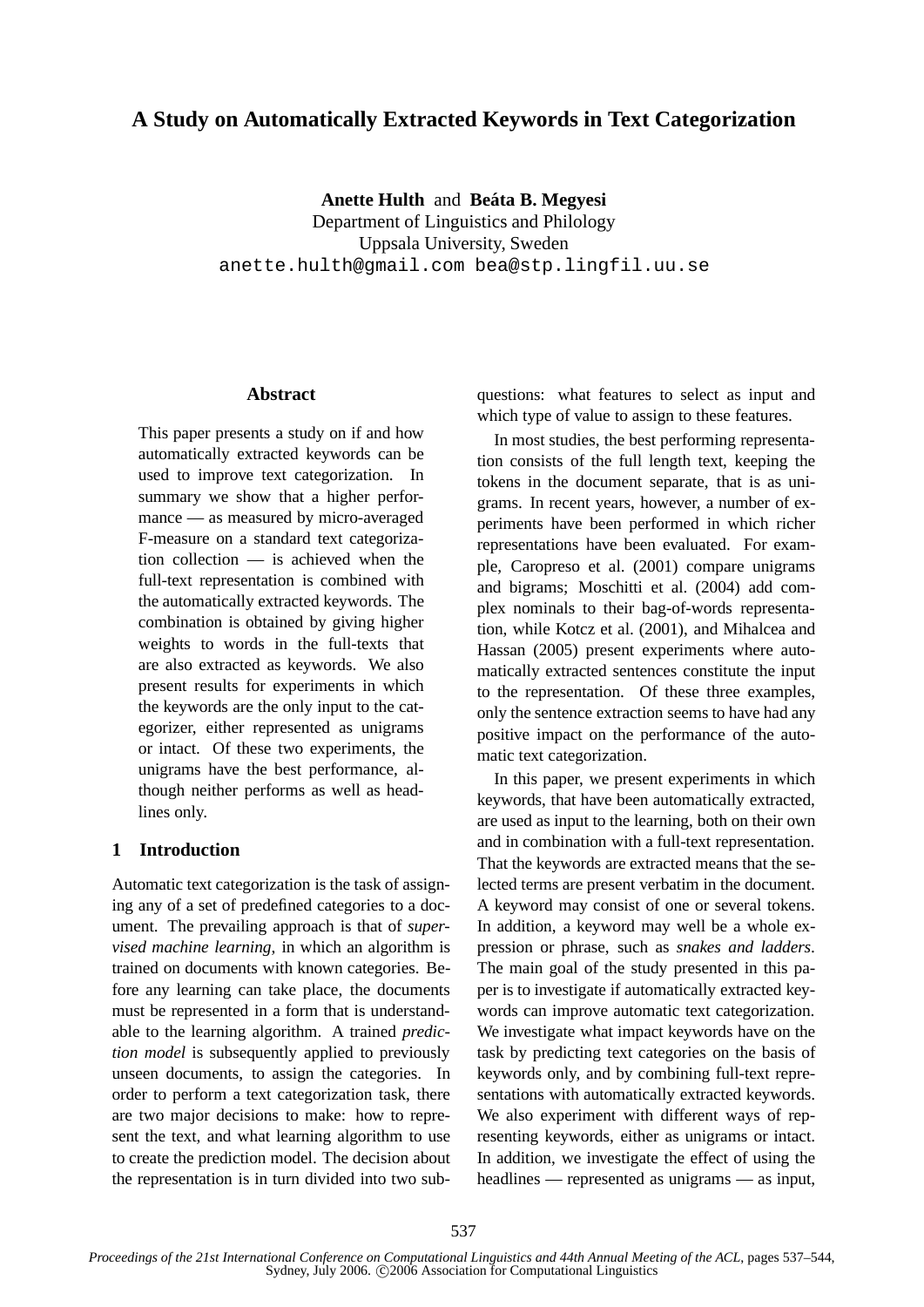to compare their performance to that of the keywords.

The outline of the paper is as follows: in Section 2, we present the algorithm used to automatically extract the keywords. In Section 3, we present the corpus, the learning algorithm, and the experimental setup for the performed text categorization experiments. In Section 4, the results are described. An overview of related studies is given in Section 5, and Section 6 concludes the paper.

### **2 Selecting the Keywords**

This section describes the method that was used to extract the keywords for the text categorization experiments discussed in this paper. One reason why this method, developed by Hulth (2003; 2004), was chosen is because it is tuned for short texts (more specifically for scientific journal abstracts). It was thus suitable for the corpus used in the described text categorization experiments.

The approach taken to the automatic keyword extraction is that of supervised machine learning, and the prediction models were trained on manually annotated data. No new training was done on the text categorization documents, but models trained on other data were used. As a first step to extract keywords from a document, candidate terms are selected from the document in three different manners. One term selection approach is statistically oriented. This approach extracts all uni-, bi-, and trigrams from a document. The two other approaches are of a more linguistic character, utilizing the words' parts-of-speech (PoS), that is, the word class assigned to a word. One approach extracts all noun phrase (NP) chunks, and the other all terms matching any of a set of empirically defined PoS patterns (frequently occurring patterns of manual keywords). All candidate terms are stemmed.

Four features are calculated for each candidate term: term frequency; inverse document frequency; relative position of the first occurrence; and the PoS tag or tags assigned to the candidate term. To make the final selection of keywords, the three predictions models are combined. Terms that are subsumed by another keyword selected for the document are removed. For each selected stem, the most frequently occurring unstemmed form in the document is presented as a keyword. Each document is assigned at the most twelve keywords, provided that the added regression value

| Assign. Corr. |               |              |      |      |
|---------------|---------------|--------------|------|------|
| mean          | mean          | $\mathbf{P}$ | R    | F    |
| 8.6           | $3.6^{\circ}$ | 41.5         | 46.9 | 44.0 |

Table 1: The number of assigned (Assign.) keywords in mean per document; the number of correct (Corr.) keywords in mean per document; precision (P); recall (R); and F-measure (F), when  $3-$ 12 keywords are extracted per document.

(given by the prediction models) is higher than an empirically defined threshold value. To avoid that a document gets no keywords, at least three keywords are assigned although the added regression value is below the threshold (provided that there are at least three candidate terms).

In Hulth (2004) an evaluation on 500 abstracts in English is presented. For the evaluation, keywords assigned to the test documents by professional indexers are used as a gold standard, that is, the manual keywords are treated as the one and only truth. The evaluation measures are *precision* (how many of the automatically assigned keywords that are also manually assigned keywords) and *recall* (how many of the manually assigned keywords that are found by the automatic indexer). The third measure used for the evaluations is the *F-measure* (the harmonic mean of precision and recall). Table 1 shows the result on that particular test set. This result may be considered to be state-of-the-art.

### **3 Text Categorization Experiments**

This section describes in detail the four experimental settings for the text categorization experiments.

#### **3.1 Corpus**

For the text categorization experiments we used the *Reuters-21578 corpus*, which contains 20 000 newswire articles in English with multiple categories (Lewis, 1997). More specifically, we used the *ModApte* split, containing 9 603 documents for training and 3 299 documents in the fixed test set, and the 90 categories that are present in both training and test sets.

As a first pre-processing step, we extracted the texts contained in the TITLE and BODY tags. The pre-processed documents were then given as input to the keyword extraction algorithm. In Table 2, the number of keywords assigned to the doc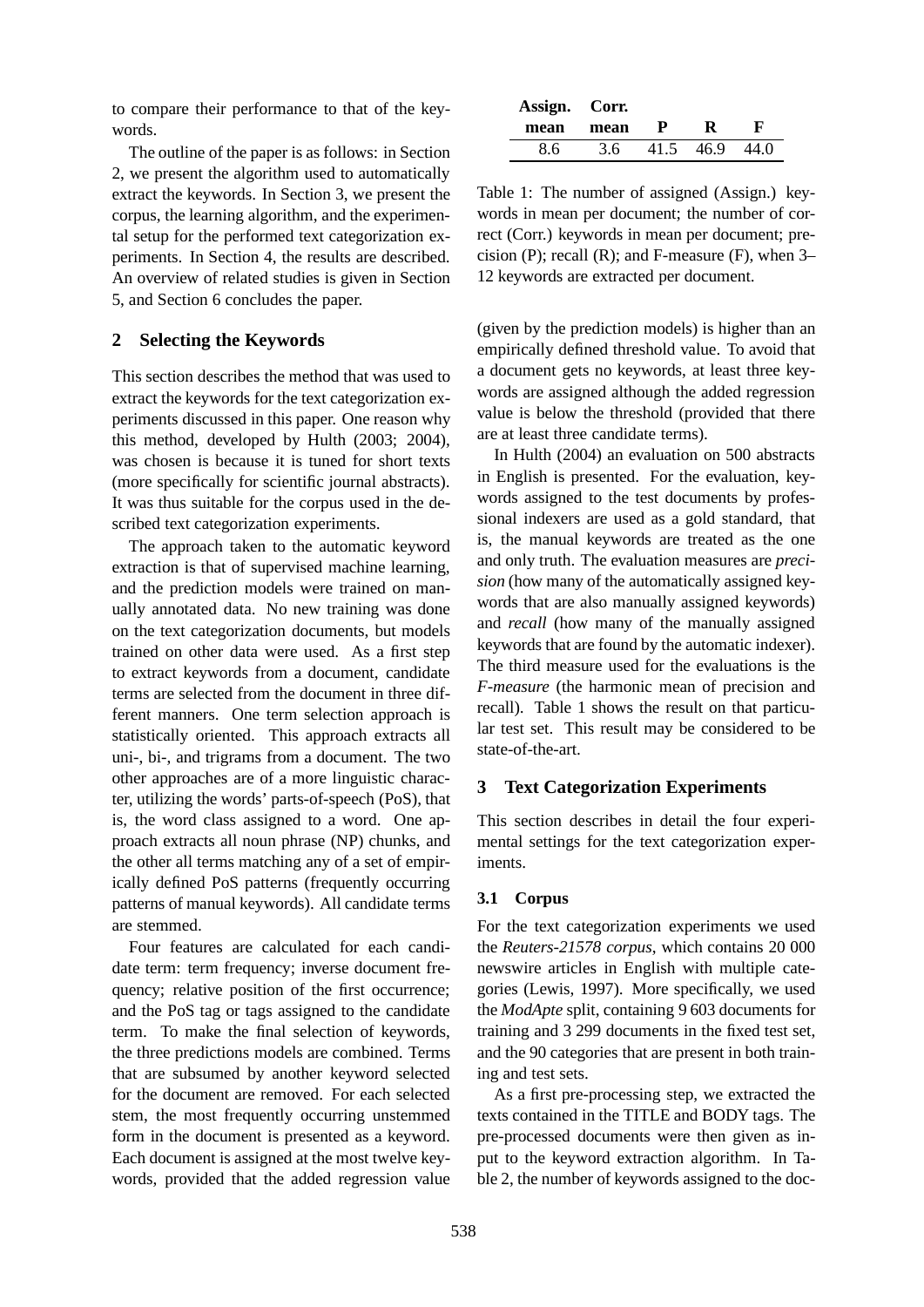uments in the training set and the test set are displayed. As can be seen in this table, three is the number of keywords that is most often extracted. In the training data set, 9 549 documents are assigned keywords, while 54 are empty, as they have no text in the TITLE or BODY tags. Of the 3 299 documents in the test set, 3 285 are assigned keywords, and the remaining fourteen are those that are empty. The empty documents are included in the result calculations for the fixed test set, in order to enable comparisons with other experiments. The mean number of keyword extracted per document in the training set is 6.4 and in the test set 6.1 (not counting the empty documents).

| <b>Keywords</b> | <b>Training docs</b> | <b>Test docs</b> |  |
|-----------------|----------------------|------------------|--|
| 0               | 54                   | 14               |  |
| 1               | 68                   | 36               |  |
| $\overline{2}$  | 829                  | 272              |  |
| 3               | 2016                 | 838              |  |
| 4               | 868                  | 328              |  |
| 5               | 813                  | 259              |  |
| 6               | 770                  | 252              |  |
| 7               | 640                  | 184              |  |
| 8               | 527                  | 184              |  |
| 9               | 486                  | 177              |  |
| 10              | 688                  | 206              |  |
| 11              | 975                  | 310              |  |
| 12              | 869                  | 239              |  |

Table 2: Number of automatically extracted keywords per document in training set and test set respectively.

### **3.2 Learning Method**

The focus of the experiments described in this paper was the text representation. For this reason, we used only one learning algorithm, namely an implementation of *Linear Support Vector Machines* (Joachims, 1999). This is the learning method that has obtained the best results in text categorization experiments (Dumais et al., 1998; Yang and Liu, 1999).

#### **3.3 Representations**

This section describes in detail the input representations that we experimented with. An important step for the feature selection is the dimensionality reduction, that is reducing the number of features. This can be done by removing words that are rare (that occur in too few documents or have too low term frequency), or very common (by applying a stop-word list). Also, terms may be stemmed, meaning that they are merged into a common form. In addition, any of a number of feature selection metrics may be applied to further reduce the space, for example chi-square, or information gain (see for example Forman (2003) for a survey).

Once that the features have been set, the final decision to make is what feature value to assign. There are to this end three common possibilities: a boolean representation (that is, the term exists in the document or not), term frequency, or tf\*idf.

Two sets of experiments were run in which the automatically extracted keywords were the only input to the representation. In the first set, keywords that contained several tokens were kept intact. For example a keyword such as *paradise fruit* was represented as paradise fruit and was — from the point of view of the classifier — just as distinct from the single token *fruit* as from *meatpackers*. No stemming was performed in this set of experiments.

In the second set of keywords-only experiments, the keywords were split up into unigrams, and also stemmed. For this purpose, we used Porter's stemmer (Porter, 1980). Thereafter the experiments were performed identically for the two keyword representations.

In a third set of experiments, we extracted only the content in the TITLE tags, that is, the headlines. The tokens in the headlines were stemmed and represented as unigrams. The main motivation for the title experiments was to compare their performance to that of the keywords.

For all of these three feature inputs, we first evaluated which one of the three possible feature values to use (boolean, tf, or tf\*idf). Thereafter, we reduced the space by varying the minimum number of occurrences in the training data, for a feature to be kept.

The starting point for the fourth set of experiments was a full-text representation, where all stemmed unigrams occurring three or more times in the training data were selected, with the feature value tf\*idf. Assuming that extracted keywords convey information about a document's gist, the feature values in the full-text representation were given higher weights if the feature was identical to a keyword token. This was achieved by adding the term frequency of a full-text unigram to the term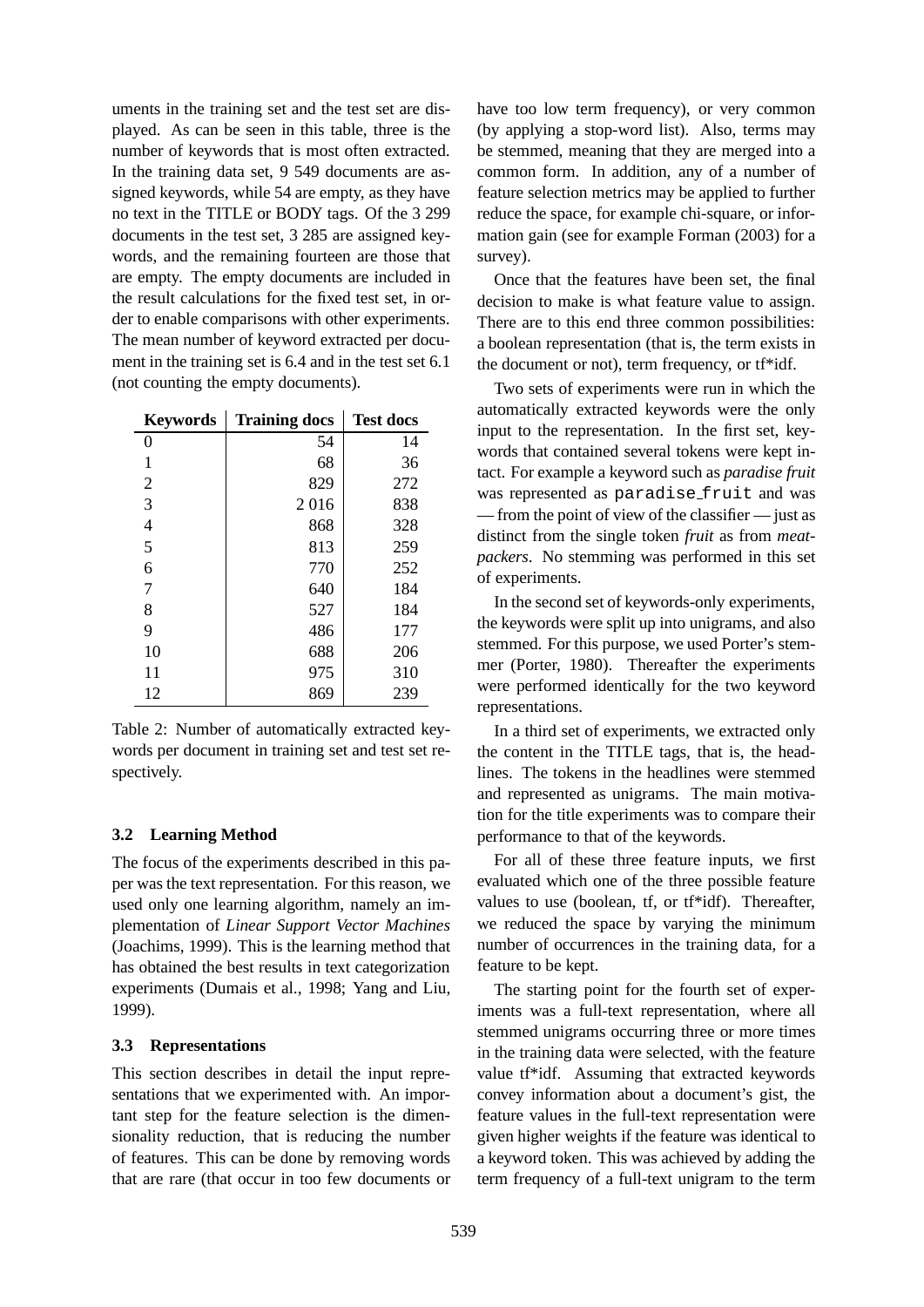frequency of an identical keyword unigram. Note that this does not mean that the term frequency value was necessarily doubled, as a keyword often contains more than one token, and it was the term frequency of the whole keyword that was added.

### **3.4 Training and Validation**

This section describes the parameter tuning, for which we used the training data set. This set was divided into five equally sized folds, to decide which setting of the following two parameters that resulted in the best performing classifier: what feature value to use, and the threshold for the minimum number of occurrence in the training data (in this particular order).

To obtain a baseline, we made a full-text unigram run with boolean as well as with tf\*idf feature values, setting the occurrence threshold to three.

As stated previously, in this study, we were concerned only with the representation, and more specifically with the feature input. As we did not tune any other parameters than the two mentioned above, the results can be expected to be lower than the state-of-the art, even for the full-text run with unigrams.

The number of input features for the full-text unigram representation for the whole training set was 10 676, after stemming and removing all tokens that contained only digits, as well as those tokens that occurred less than three times. The total number of keywords assigned to the 9 603 documents in the training data was 61 034. Of these were 29 393 unique. When splitting up the keywords into unigrams, the number of unique stemmed tokens was 11 273.

# **3.5 Test**

As a last step, we tested the best performing representations in the four different experimental settings on the independent test set.

The number of input features for the full-text unigram representation was 10 676. The total number of features for the intact keyword representation was 4 450 with the occurrence threshold set to three, while the number of stemmed keyword unigrams was 6 478, with an occurrence threshold of two. The total number of keywords extracted from the 3 299 documents in the test set was 19 904.

Next, we present the results for the validation and test procedures.

# **4 Results**

To evaluate the performance, we used *precision*, *recall*, and *micro-averaged F-measure*, and we let the F-measure be decisive. The results for the 5 fold cross validation runs are shown in Table 3, where the values given are the average of the five runs made for each experiment. As can be seen in this table, the full-text run with a boolean feature value gave 92.3% precision, 69.4% recall, and 79.2% F-measure. The full-text run with tf\*idf gave a better result as it yielded 92.9% precision, 71.3% recall, and 80.7% F-measure. Therefore we defined the latter as baseline.

In the first type of the experiment where each keyword was treated as a feature independently of the number of tokens contained, the recall rates were considerably lower (between 32.0% and 42.3%) and the precision rates were somewhat lower (between 85.8% and 90.5%) compared to the baseline. The best performance was obtained when using a boolean feature value, and setting the minimum number of occurrence in training data to three (giving an F-measure of 56.9%).

In the second type of experiments, where the keywords were split up into unigrams and stemmed, recall was higher but still low (between 60.2% and 64.8%) and precision was somewhat lower (88.9–90.2%) when compared to the baseline. The best results were achieved with a boolean representation (similar to the first experiment) and the minimum number of occurrence in the training data set to two (giving an F-measure of 75.0%)

In the third type of experiments, where only the text in the TITLE tags was used and was represented as unigrams and stemmed, precision rates increased above the baseline to 93.3–94.5%. Here, the best representation was tf\*idf with a token occurring at least four times in the training data (with an F-measure of 79.9%).

In the fourth and last set of experiments, we gave higher weights to full-text tokens if the same token was present in an automatically extracted keyword. Here we obtained the best results. In these experiments, the term frequency of a keyword unigram was added to the term frequency for the full-text features, whenever the stems were identical. For this representation, we experimented with setting the minimum number of occurrence in training data both before and after that the term frequency for the keyword token was added to the term frequency of the unigram. The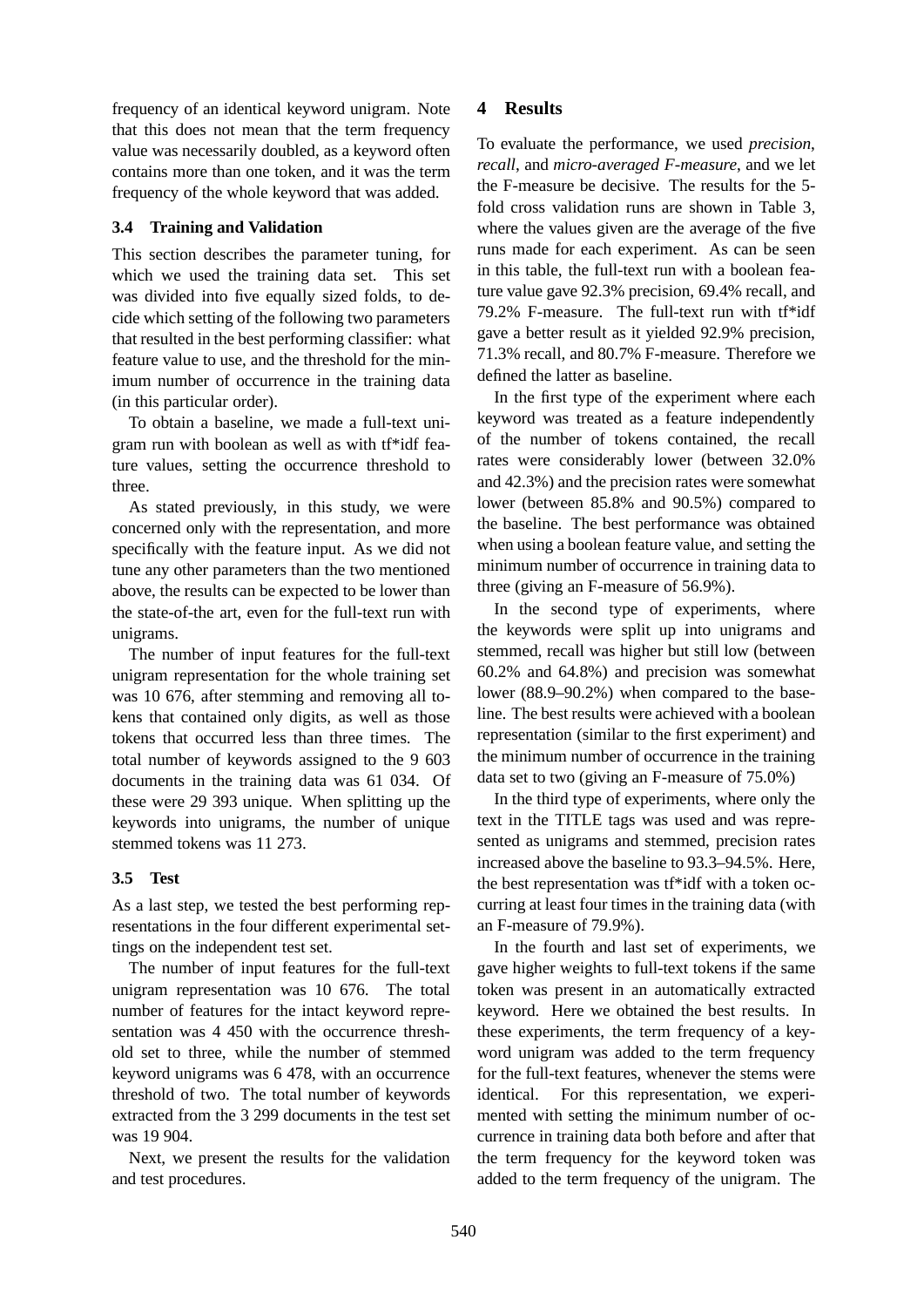| <b>Input feature</b>  | <b>Feature value</b> | Min. occurrence   | <b>Precision</b> | <b>Recall</b> | <b>F-measure</b> |
|-----------------------|----------------------|-------------------|------------------|---------------|------------------|
| full-text unigram     | bool                 | 3                 | 92.31            | 69.40         | 79.22            |
| full-text unigram     | tf*idf               | 3                 | 92.89            | 71.30         | 80.67            |
| keywords-only intact  | bool                 |                   | 90.54            | 36.64         | 52.16            |
| keywords-only intact  | tf                   |                   | 88.68            | 33.74         | 48.86            |
| keywords-only intact  | tf*idf               | 1                 | 89.41            | 32.05         | 47.18            |
| keywords-only intact  | bool                 | $\overline{2}$    | 89.27            | 40.43         | 55.64            |
| keywords-only intact  | bool                 | 3                 | 87.11            | 42.28         | 56.90            |
| keywords-only intact  | bool                 | 4                 | 85.81            | 41.97         | 56.35            |
| keywords-only unigram | bool                 | 1                 | 89.12            | 64.61         | 74.91            |
| keywords-only unigram | tf                   |                   | 89.89            | 60.23         | 72.13            |
| keywords-only unigram | tf*idf               | 1                 | 90.17            | 60.36         | 72.31            |
| keywords-only unigram | bool                 | $\overline{2}$    | 89.02            | 64.83         | 75.02            |
| keywords-only unigram | bool                 | 3                 | 88.90            | 64.82         | 74.97            |
| title                 | bool                 | 1                 | 94.17            | 68.17         | 79.08            |
| title                 | tf                   |                   | 94.37            | 67.89         | 78.96            |
| title                 | tf*idf               | 1                 | 94.46            | 68.49         | 79.40            |
| title                 | tf*idf               | $\overline{2}$    | 93.92            | 69.19         | 79.67            |
| title                 | tf*idf               | 3                 | 93.75            | 69.65         | 79.91            |
| title                 | tf*idf               | 4                 | 93.60            | 69.74         | 79.92            |
| title                 | tf*idf               | 5                 | 93.31            | 69.40         | 79.59            |
| keywords+full         | tf*idf               | 3 (before adding) | 92.73            | 72.02         | 81.07            |
| keywords+full         | tf*idf               | 3 (after adding)  | 92.75            | 71.94         | 81.02            |

Table 3: The average results from 5-fold cross validations for the baseline candidates and the four types of experiments, with various parameter settings.

highest recall (72.0%) and F-measure (81.1%) for all validation runs were achieved when the occurrence threshold was set before the addition of the keywords.

Next, the results on the fixed test data set for the four experimental settings with the best performance on the validation runs are presented.

Table 4 shows the results obtained on the fixed test data set for the baseline and for those experiments that obtained the highest F-measure for each one of the four experiment types.

We can see that the baseline — where the fulltext is represented as unigrams with tf\*idf as feature value — yields 93.0% precision, 71.7% recall, and 81.0% F-measure. When the intact keywords are used as feature input with a boolean feature value and at least three occurrences in training data, the performance decreases greatly both considering the correctness of predicted categories and the number of categories that are found.

When the keywords are represented as unigrams, a better performance is achieved than when they are kept intact. This is in line with the findings on *n*-grams by Caropreso et al. (2001). However, the results are still not satisfactory since both the precision and recall rates are lower than the baseline.

Titles, on the other hand, represented as unigrams and stemmed, are shown to be a useful information source when it comes to correctly predicting the text categories. Here, we achieve the highest precision rate of 94.2% although the recall rate and the F-measure are lower than the baseline.

Full-texts combined with keywords result in the highest recall value, 72.9%, as well as the highest F-measure, 81.7%, both above the baseline.

Our results clearly show that automatically extracted keywords can be a valuable supplement to full-text representations and that the combination of them yields the best performance, measured as both recall and micro-averaged F-measure. Our experiments also show that it is possible to do a satisfactory categorization having only keywords, given that we treat them as unigrams. Lastly, for higher precision in text classification, we can use the stemmed tokens in the headlines as features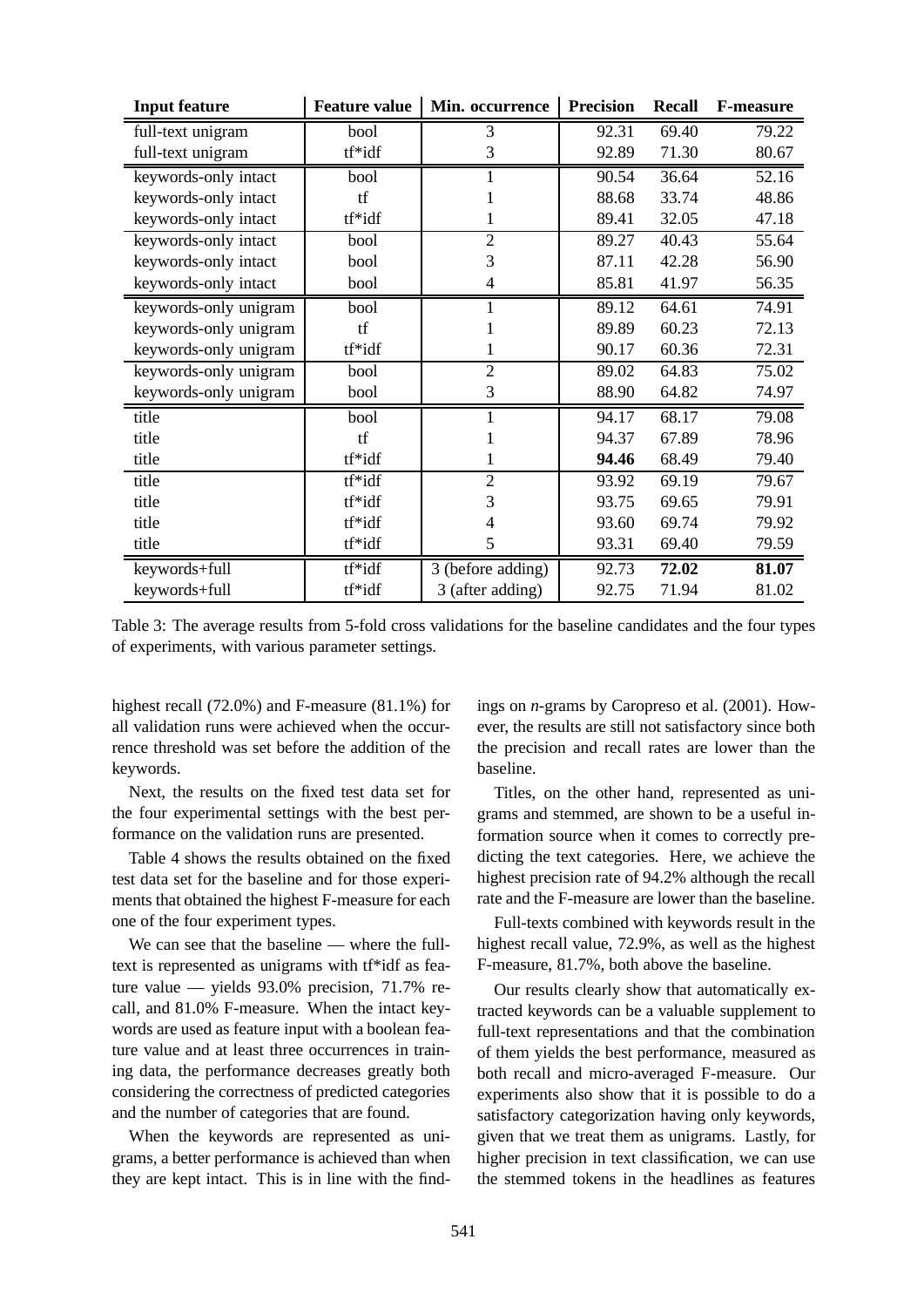| <b>Input feature</b>  | <b>Feature value</b> | Min. occurrence | <b>Precision</b> | <b>Recall</b> | <b>F-measure</b> |
|-----------------------|----------------------|-----------------|------------------|---------------|------------------|
| full-text unigram     | $tf*idf$             |                 | 93.03            | 71.69         | 80.98            |
| keywords-only intact  | bool                 |                 | 89.56            | 41.48         | 56.70            |
| keywords-only unigram | bool                 |                 | 90.23            | 64.16         | 74.99            |
| title                 | $tf*idf$             |                 | 94.23            | 68.43         | 79.28            |
| keywords+full         | $tf*idf$             |                 | 92.89            | 72.94         | 81.72            |

Table 4: Results on the fixed test set.

with tf\*idf values.

As discussed in Section 2 and also presented in Table 2, the number of keywords assigned per document varies from zero to twelve. In Figure 1, we have plotted how the precision, the recall, and the F-measure for the test set vary with the number of assigned keywords for the keywords-only unigram representation.



Figure 1: Precision, recall, and F-measure for each number of assigned keywords. The values in brackets denote the number of documents.

We can see that the F-measure and the recall reach their highest points when three keywords are extracted. The highest precision (100%) is obtained when the classification is performed on a single extracted keyword, but then there are only 36 documents present in this group, and the recall is low. Further experiments are needed in order to establish the optimal number of keywords to extract.

### **5 Related Work**

For the work presented in this paper, there are two aspects that are of interest in previous work. These are in how the alternative input features (that is, alternative from unigrams) are selected and in how this alternative representation is used in combination with a bag-of-words representation (if it is).

An early work on linguistic phrases is done by Fürnkranz et al. (1998), where all noun phrases matching any of a number of syntactic heuristics are used as features. This approach leads to a higher precision at the low recall end, when evaluated on a corpus of Web pages. Aizawa (2001) extracts PoS-tagged compounds, matching predefined PoS patterns. The representation contains both the compounds and their constituents, and a small improvement is shown in the results on Reuters-21578. Moschitti and Basili (2004) add complex nominals as input features to their bagof-words representation. The phrases are extracted by a system for terminology extraction<sup>1</sup>. The more complex representation leads to a small decrease on the Reuters corpus. In these studies, it is unclear how many phrases that are extracted and added to the representations.

Li et al. (2003) map documents (e-mail messages) that are to be classified into a vector space of keywords with associated probabilities. The mapping is based on a training phase requiring both texts and their corresponding summaries.

Another approach to combine different representations is taken by Sahlgren and Cöster (2004), where the full-text representation is combined with a concept-based representation by selecting one or the other for each category. They show that concept-based representations can outperform traditional word-based representations, and that a combination of the two different types of representations improves the performance of the classifier over all categories.

Keywords assigned to a particular text can be seen as a dense summary of the same. Some reports on how automatic summarization can be used to improve text categorization exist. For ex-

<sup>&</sup>lt;sup>1</sup>In terminology extraction all terms describing a domain are to be extracted. The aim of automatic keyword indexing, on the other hand, is to find a small set of terms that describes a specific document, independently of the domain it belongs to. Thus, the set of terms must be limited to contain only the most salient ones.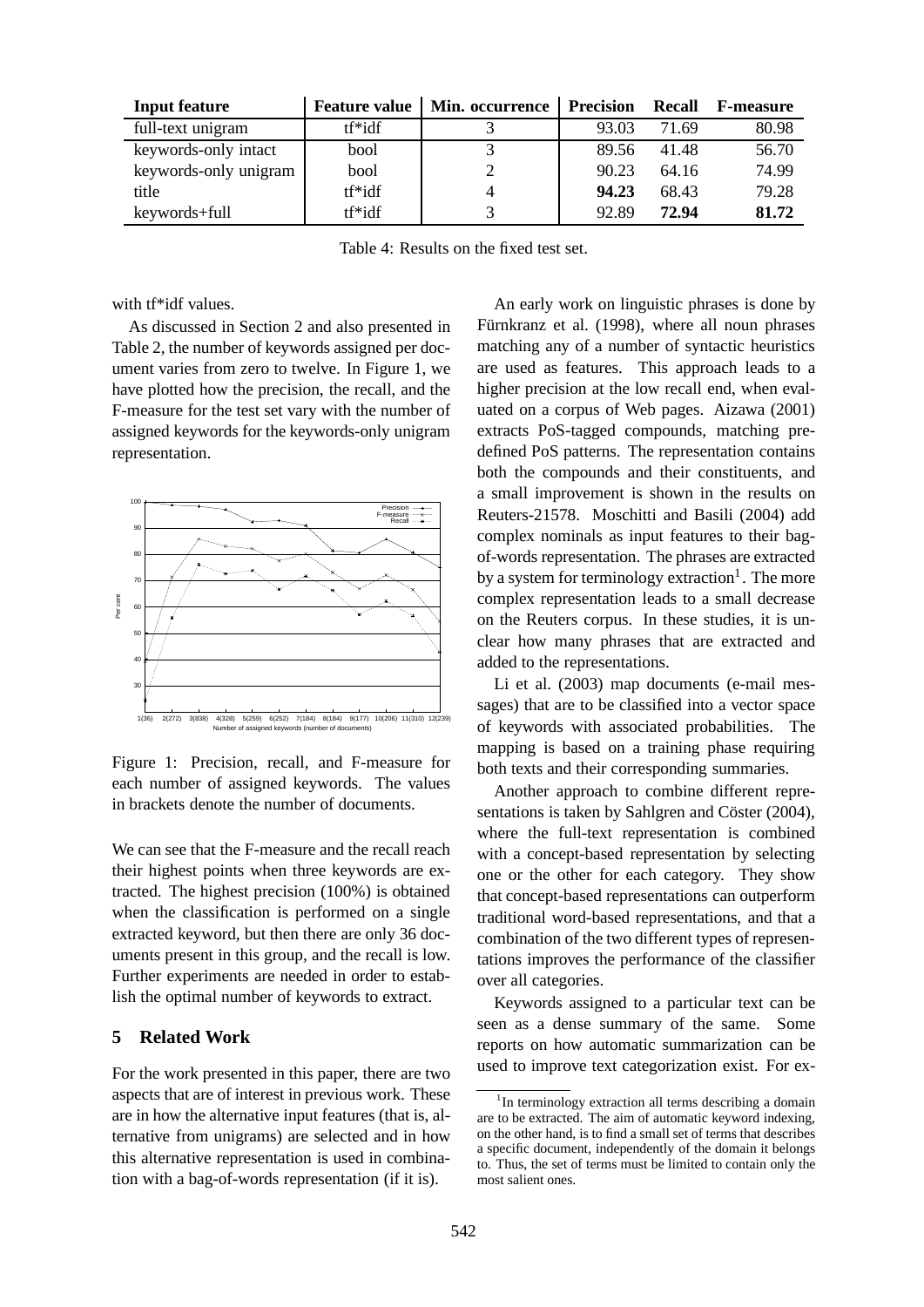ample, Ko et al. (2004) use methods from text summarization to find the sentences containing the important words. The words in these sentences are then given a higher weight in the feature vectors, by modifying the term frequency value with the sentence's score. The F-measure increases from 85.8 to 86.3 on the *Newsgroups* data set using Support vector machines.

Mihalcea and Hassan (2004) use an unsupervised method<sup>2</sup> to extract summaries, which in turn are used to categorize the documents. In their experiments on a sub-set of Reuters-21578 (among others), Mihalcea and Hassan show that the precision is increased when using the summaries rather than the full length documents. Özgür et al.  $(2005)$ have shown that limiting the representation to 2 000 features leads to a better performance, as evaluated on Reuters-21578. There is thus evidence that using only a sub-set of a document can give a more accurate classification. The question, though, is which sub-set to use.

In summary, the work presented in this paper has the most resemblance with the work by Ko et al. (2004), who also use a more dense version of a document to alter the feature values of a bag-ofwords representation of a full-length document.

#### **6 Concluding Remarks**

In the experiments described in this paper, we investigated if automatically extracted keywords can improve automatic text categorization. More specifically, we investigated what impact keywords have on the task of text categorization by making predictions on the basis of keywords only, represented either as unigrams or intact, and by combining the full-text representation with automatically extracted keywords. The combination was obtained by giving higher weights to words in the full-texts that were also extracted as keywords. Throughout the study, we were concerned with the data representation and feature selection procedure. We investigated what feature value should be used (boolean, tf, or tf\*idf) and the minimum number of occurrence of the tokens in the training data.

We showed that keywords can improve the performance of the text categorization. When keywords were used as a complement to the full-text representation an F-measure of 81.7% was obtained, higher than without the keywords (81.0%). Our results also clearly indicate that keywords alone can be used for the text categorization task when treated as unigrams, obtaining an F-measure of 75.0%. Lastly, for higher precision (94.2%) in text classification, we can use the stemmed tokens in the headlines.

The results presented in this study are lower than the state-of-the-art, even for the full-text run with unigrams, as we did not tune any other parameters than the feature values (boolean, term frequency, or tf\*idf) and the threshold for the minimum number of occurrence in the training data.

There are, of course, possibilities for further improvements. One possibility could be to combine the tokens in the headlines and keywords in the same way as the full-text representation was combined with the keywords. Another possible improvement concerns the automatic keyword extraction process. The keywords are presented in order of their estimated "keywordness", based on the added regression value given by the three prediction models. This means that one alternative experiment would be to give different weights depending on which rank the keyword has achieved from the keyword extraction system. Another alternative would be to use the actual regression value.

We would like to emphasize that the automatically extracted keywords used in our experiments are not statistical phrases, such as bigrams or trigrams, but meaningful phrases selected by including linguistic analysis in the extraction procedure.

One insight that we can get from these experiments is that the automatically extracted keywords, which themselves have an F-measure of 44.0, can yield an F-measure of 75.0 in the categorization task. One reason for this is that the keywords have been evaluated using manually assigned keywords as the gold standard, meaning that paraphrasing and synonyms are severely punished. Kotcz et al. (2001) propose to use text categorization as a way to more objectively judge automatic text summarization techniques, by comparing how well an automatic summary fares on the task compared to other automatic summaries (that is, as an *extrinsic* evaluation method). The same would be valuable for automatic keyword indexing. Also, such an approach would facilitate comparisons between different systems, as common test-beds are lacking.

 $2$ This method has also been used to extract keywords (Mihalcea and Tarau, 2004).